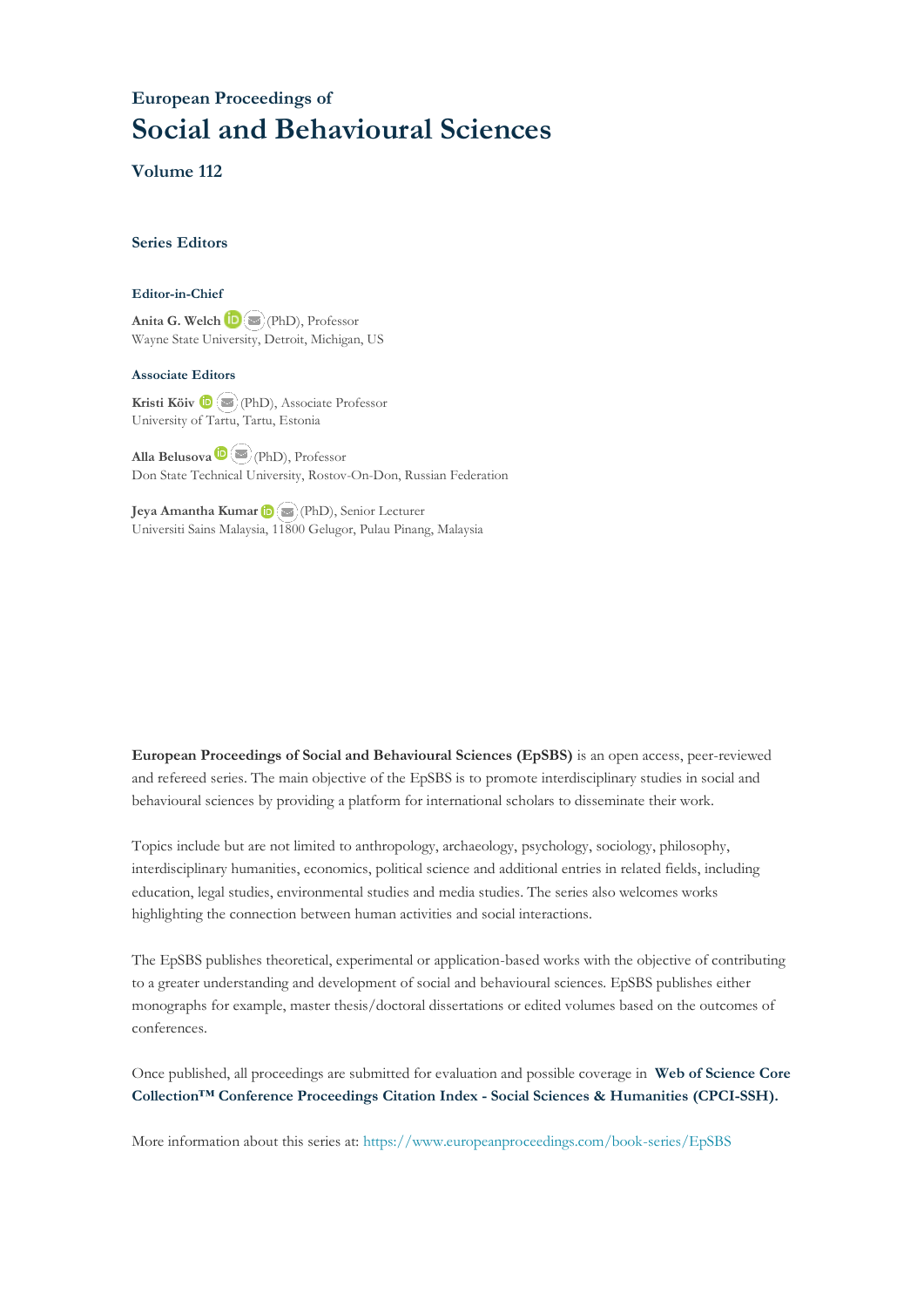# PERSONALITY IN NORM AND IN PATHOLOGY

Selected, peer-reviewed papers from the International Scientific Conference "Personality in Norm and in Pathology" (PNP 2021), 22-23 April 2021, Chelyabinsk, Russia

Edited by:

MichaelOvchinnikov **iD**, Irina Trushina **iD**, Ekaterina Zabelina, Svetlana Kurnosova iD

### Editor(s) Affiliation(s):

**Michael Ovchinnikov** Chelyabinsk State Univ[ersity](mailto:ovmv@mail.ru), Russia

**Irina Trushina** Chelyabinsk State University, Russia

**Ekaterina Zabelina** Chelyabinsk State University, Russia

**Svetlana Kurnosova** Chelyabinsk State University, Russia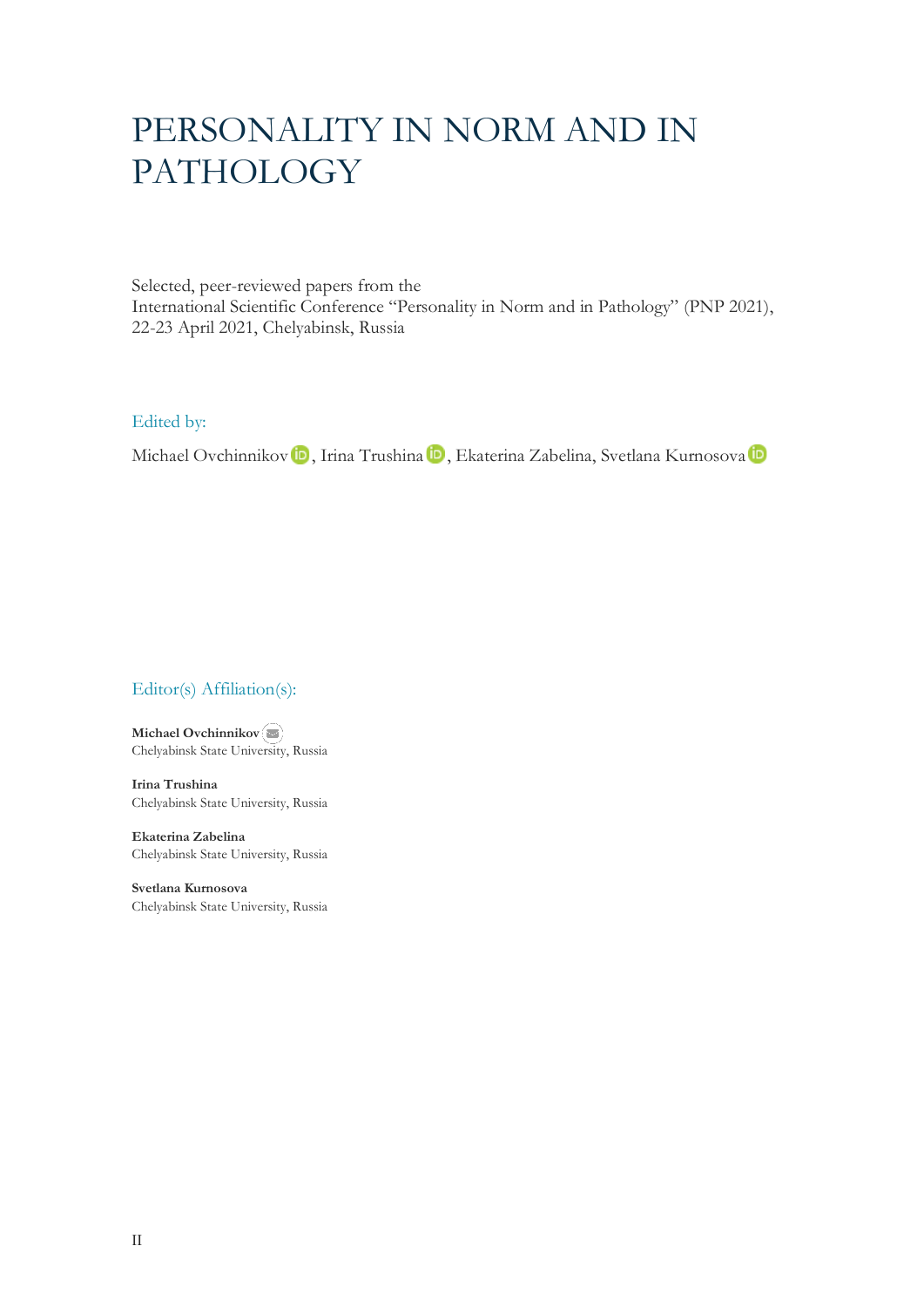

ISSN: 2357-1330 (online)

European Proceedings of Social and Behavioural Sciences ISBN: 978-1-80296-111-9 (e-book)

PERSONALITY IN NORM AND IN PATHOLOGY

[https://doi.org/10.15405/epsbs\(2357-1330\).2021.6.4](https://doi.org/10.15405/epsbs(2357-1330).2021.6.4)

 $CO$  $O$  $O$  $O$ © The Editor(s) and The Author(s) 2021. This is an open access book distributed under the Creative Commons CC License BY-NC-ND 4.0. Unported License, permitting all non-commercial use, distribution, and reproduction in any medium, provided the original work is properly cited.

This book is published by the registered company European Publisher Ltd. which is registered under the ISO London Limited.

The registered company address is: 293 Green Lanes, Palmers Green, London, United Kingdom, N13 4XS Reg. Number: 9219513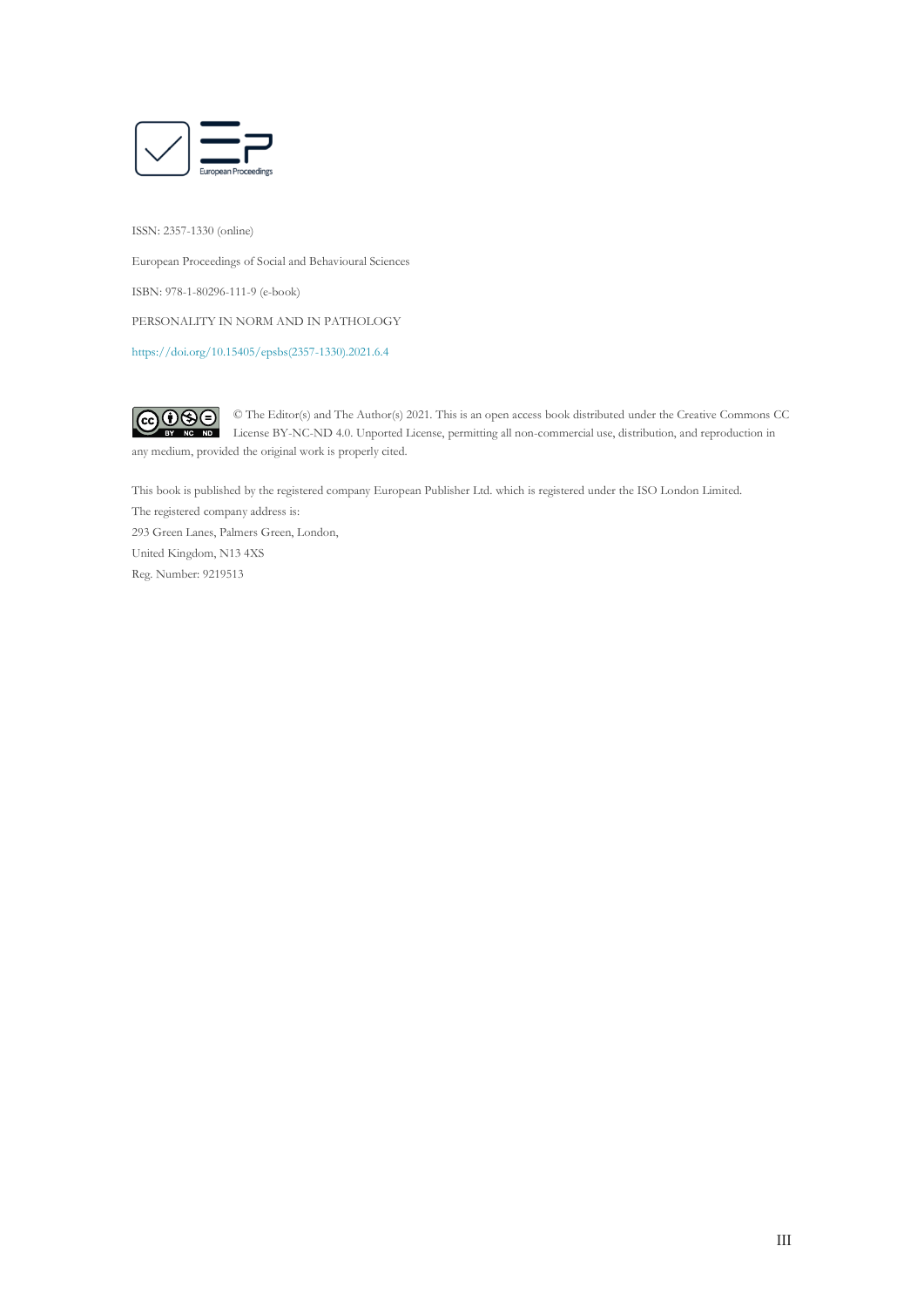## **Preface**

On behalf of the Organizing Committee, I am pleased to present the proceedings, which contain selected, peer-reviewed papers from the International Scientific Conference "Personality in Norm and in Pathology" (PNP), which was held on April 22-23, 2021 in Chelyabinsk State University, Chelyabinsk, Russia

Regardless of the extensive study of the phenomenon of personality by psychologists around the world, the problem of personality development remains unresolved, as ideas about personality development and the boundaries of "norm and pathology" tend to change in both historical and cultural perspective, being reassessed and redefined. This problem has been of interest both in theoretical terms and in practical applications.

The aim of the Conference was to discuss modern basic ideas about personality and its development in norm and in pathology.

The Conference Itinerary included keynote speeches, plenary sessions, and workshops which covered the following thematic sections: Personal Development in a Changing world, Mental Health in the Face of Global Challenges, Personality in Educational System, Personality in Ageing Society, Personality in Economics and Politics, Development of a Personality with Special Needs, Personality in Digitalization, Personality and Law.

50 papers were accepted, and 47 papers were presented at the Conference. Each author was given 15 minutes to present their paper. The conference's international diversity was provided by participants who came from Israel, Chile, United Kingdom, Norway, Kazakhstan, and Austria. The Best Paper Award was given to the paper entitled Personalıty and Criminal Trajectories in Young Adults Held in Chilean Prisons (Ricardo X. Pérez-Luco, Carolina A. Armijo, Alejandra Estrada, Paula A. Alarcón, Lorena S. Wenger, Sergio A. Chesta).

The review process for the papers was stringent. The software program /// was used for plagiarism detection. Each submission was subjected to a double-blind review process by two reviewers. The number of received and reviewed submissions was 80 and the number of submissions accepted was 50, indicating an accepting rate of 63 %. A total of 52 reviewers were involved in the review process.

International Scientific Conference "Personality in Norm and in Pathology" (PNP) was hosted by Chelyabinsk State University (Chelyabinsk, Russia), and organized by the Institute of Education and Practical Psychology of CSU in collaboration with St. Petersburg State University, I.I. Mechnikova Northwestern State Medical University, Pushkin Leningrad State University, Ugra State University, and N.G. Chernyshevsky Saratov State University.

The Conference Chair and Co-chairs express their sincere appreciation to all the organizing institutions and universities. Special thanks are to keynote speakers, Dr. Erich Kirchler (Professor of Economic Psychology, University of Vienna, Austria), Dr. Michael Wang (Emeritus Professor of Clinical Psychology, University of Leicester, United Kingdom), Dr. Prof. Gernot Ernst (Kongsberg Hospital, Norway), all plenary speakers – Professor V.S. Krasnik (Center for Emergency Psychological Assistance "Alice", Israel), Professor S.L. Solovyova (I.I. Mechnikova Northwestern State Medical University), Professor V.G. Ragozinskaya (Chelyabinsk State University), Professor L.S. Rychkova (South Ural State University), Professor L. N. Aksenovskaya (N.G. Chernyshevsky Saratov State University), Pofessor S. V. Dukhnovsky (Ugra State University), and finally, all the session chairs, members of the organizing committee, and peer review committee.

14 June, 2021

#### **Chairman, Irina Trushina, Prof.,**

Chelyabinsk State University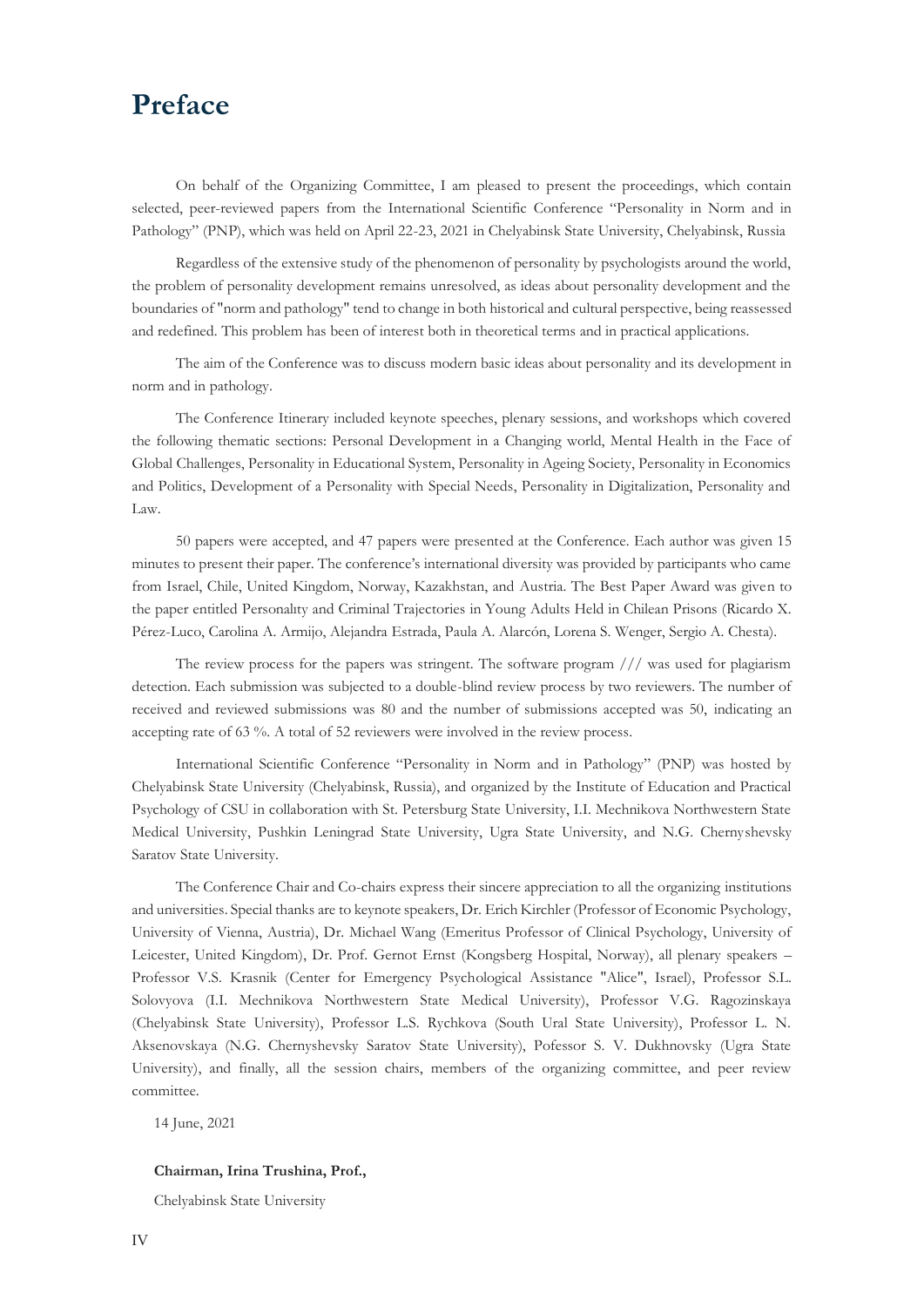## **Chairs**

Chairman, Irina Trushina, Prof.,

*Chelyabinsk State University, Chelyabinsk, Russia*

Co-Chair, Michael Ovchinnikov, Prof., *Chelyabinsk State University, Chelyabinsk, Russia*

Co-Chair, Svetlana Kurnosova, Prof., *Chelyabinsk State University, Chelyabinsk, Russia*

Co-Chair, Ekaterina Zabelina, Prof., *Khabarovsk State University of Economics and Law,* 

*Russian Federation*

Co-Chair, Valeria Ragozinskaya, Prof., *Chelyabinsk State University, Chelyabinsk, Russia*

Co-Chair, Ekaterina Vedeneeva, Prof.,

*Chelyabinsk State University, Chelyabinsk, Russia*

## **International Scientific/Editorial Committee Members**

- **Erich Kirchler, Dr. Professor** University of Vienna, Austria
- Michael Wang, Dr. Professor University of Leicester, United Kingdom
- Ricardo Pérez-Luco Arenas, Dr. Professor, Universidad de La Frontera, Chile
- Ekaterina Zabelina, Prof. Chelyabinsk State University, Chelyabinsk, Russia

## **Organizing Committee Members**

- L.N. Aksenovskaya, Chernyshevsky Saratov National Research State University, Russia
- O.S. Deyneka, St. Petersburg State University, Russia
- **I. V. Dubrovina,** Psychological Institute of Russian Academy of Education, Russia
- S.L. Solovyova, I.I. Mechnikova Northwestern State Medical University, Russia
- **T.S. Ovchinnikova,** Pushkin Leningrad State University, Russia
- S.V. Duhnovsky, Ugra State University, Russia
- V.S. Krasnik, Center for Emergency Psychological Assistance "Alice ", Israel
- S.A. Repin, Chelyabinsk State University, Russia
- L.S. Rychkova, South Ural State University, Russia
- I.A. Trushina, Chelyabinsk State University, Russia
- M.V. Ovchinnikov, Chelyabinsk State University, Russia
- S.A. Kurnosova, Chelyabinsk State University, Russia
- E.V. Zabelina, Chelyabinsk State University, Russia
- V.G. Ragozinskaya, Chelyabinsk State University, Russia
- R. P.-L. Arenas, Universidad de La Frontera, Chile
- E. Kirchler, University of Vienna, Austria
- M. Wang, University of Leicester, United Kingdom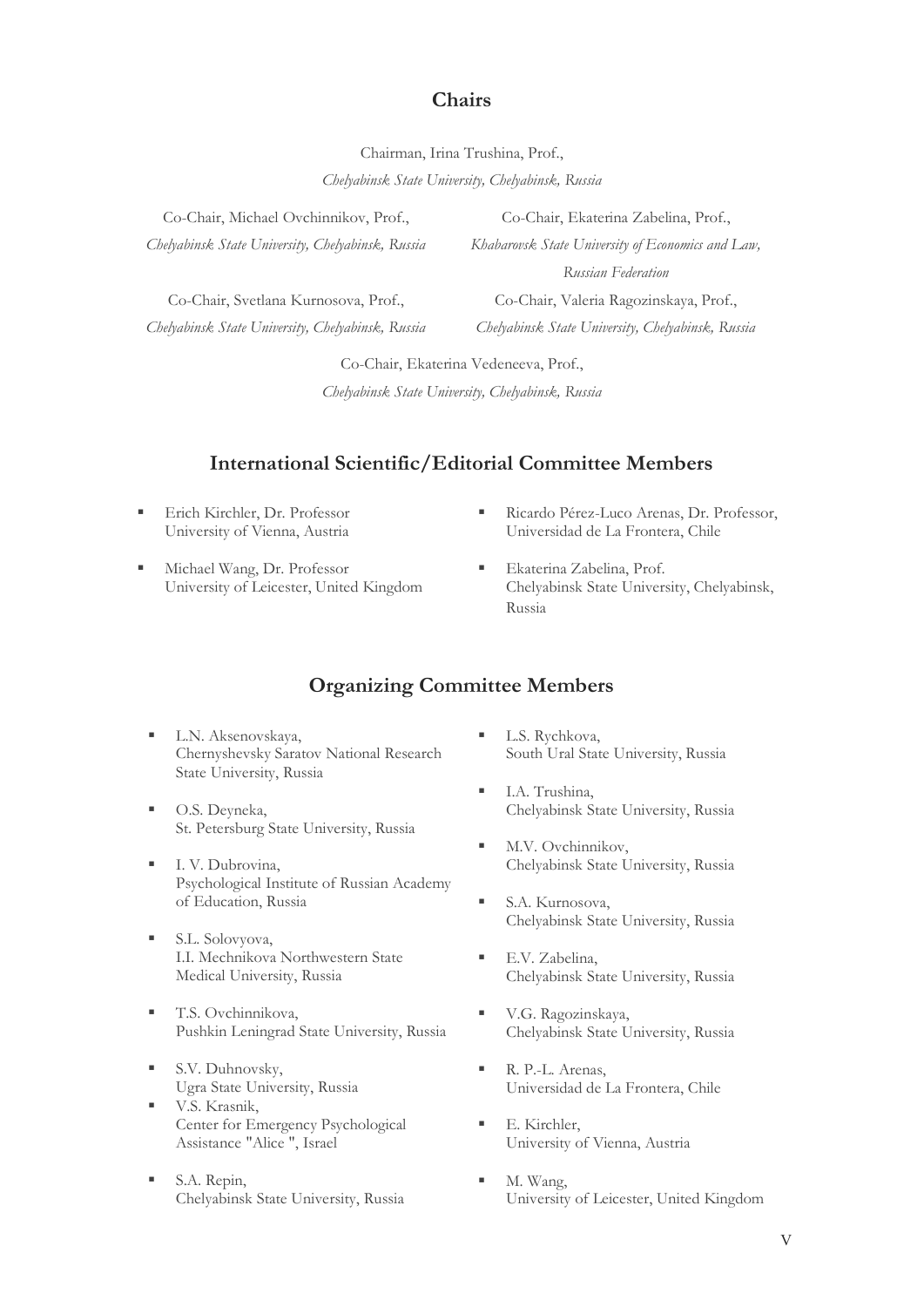## **Keynote Speakers**

**Economic Stimulus Measures to Cope with the Pandemic and Future Tax Compliance** Erich Kirchler, Dr. Professor University of Vienna, Austria

**Psychological and Mental Health Support for ICU Medical and Healthcare Staff during the Pandemic in the UK** Michael Wang, Dr. Professor University of Leicester, United Kingdom

**What Makes People Support Right Wing Populist Movements – Biological and Psychological Causes** Gernot Ernst, Dr., Professor, Kongsberg Hospital, Norway

## **Plenary Speakers**

**Mental Health Status of Israel's Population During the Pandemic COVID-19** V.S. Krasnik, Center for Emergency Psychological Assistance "Alice ", Israel

#### **Order and Disorder: Socio-Psychology Problem Analysis**

L.N. Aksenovskaya, Chernyshevsky Saratov National Research State University, Russia

#### **Survival in Uncertainty: on the Example of COVID-19**

S.L. Solovyova, I.I. Mechnikova Northwestern State Medical University, Russia

#### **Features of Professional Self-Attitude in Subjects Experiencing «Adulthood Crisis»**

S.V. Duhnovsky, Ugra State University, Russia

#### **Motivation of Volunteer Activities in the Conditions of Increased Social Tension Caused**

L.S. Rychkova, South Ural State University, Russia

#### **Stress Resistance of Students-Defectologists Before and During the COVID-19 Pandemic**

V.G. Ragozinskaya, Chelyabinsk State University, Russia

## **Workshop Leaders**

**Optimism, Advantages and Disadvantages** Sergey Duhnovsky, Ugra State University, Russia

**Opportunities of Trance-Meditative Self-Regulation Technique "GOLDZHI"** Olga Goldfarb, Chelyabinsk State University, Russia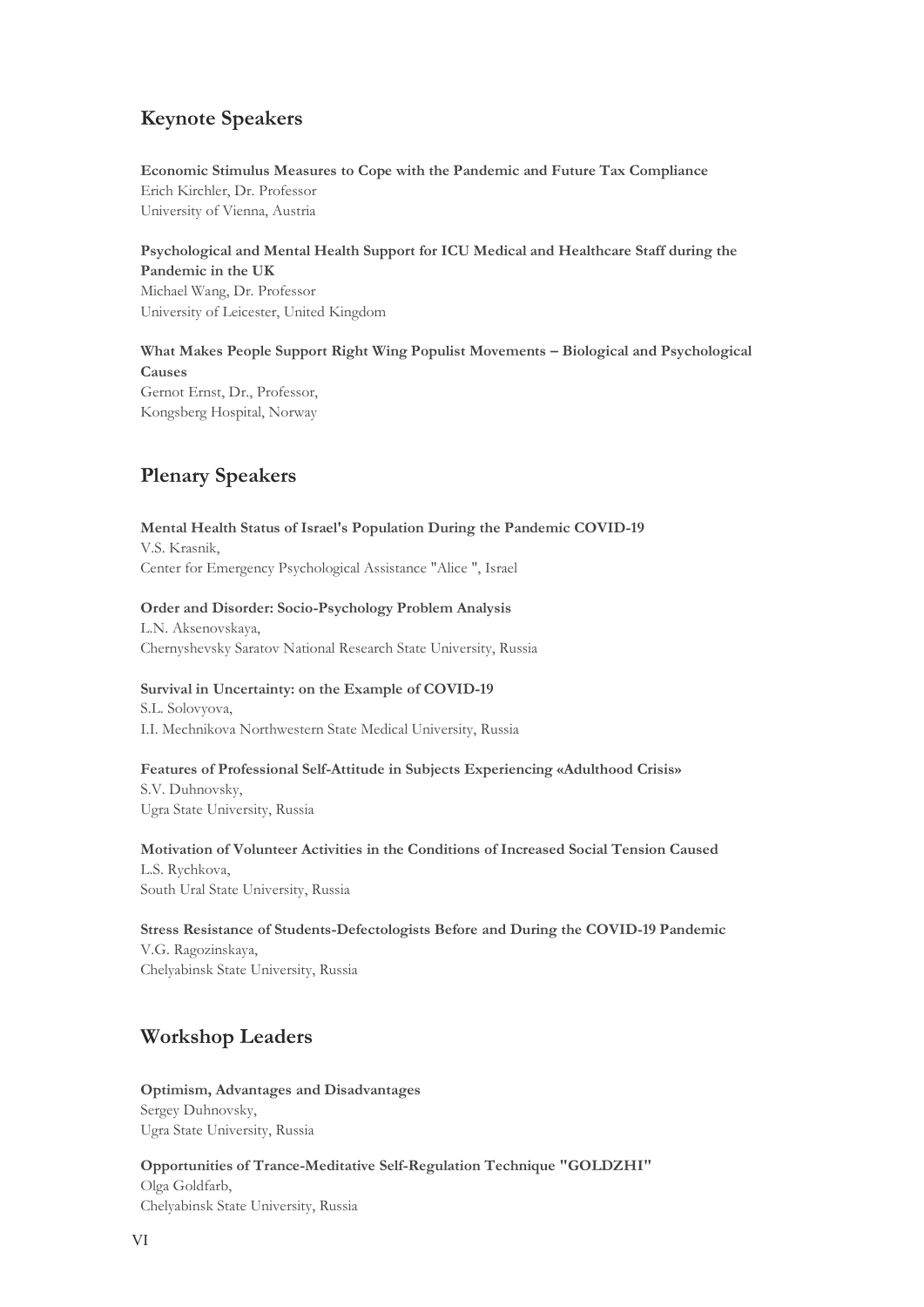# **Table of Contents**

#### **No: 1**

Title: Mental Health in Terms of Functional Equivalence Theory *Pages: 1-9* Author(s): Oleg Avilov

#### **No: 2**

Title: Oculomotor Activity and Dynamics of Social Perception in Schizophrenic Patients *Pages: 10-19* Author(s): Tatiana Belykh, Aishana Budanova

#### **No: 3**

Title: Addressing Difficulties in Intercultural Communication With Communication Trainingsessions *Pages: 20-28* Author(s): Valentina Dolgova, Ivan Scorobrenko, Alexey Bogachev, Galina Golieva, Olga Kondratieva

#### **No: 4**

Title: Interrelationship Between Superstition, Locus of Control and Stress Perception at Covid-19 Pandemic *Pages: 29-35*

Author(s): Ildar Abitov, Pavel Afanasyev, Inna Gorodetskaya, Rezada Akbirova

#### **No: 5**

Title: Features of Professional Self-Attitude in Subjects Experiencing "Adulthood Crisis" *Pages: 36-45* Author(s): Sergey Dukhnovsky, Vladimir Mishchenko, Larisa Belova

#### **No: 6**

Title: Social Needs of Adolescents With Developmental Disabilities *Pages: 46-52* Author(s): Yulia Koroleva, Vasily Feofanov

#### **No: 7**

Title: Moral and Emotional Characteristics of Students With Different Attitudes to Volunteering *Pages: 53-61* Author(s): Marina Kuzmenkova, Elena Veselova, Elena Korzhova, Veronika Artemeva, Marianne Dvoretskaya

#### **No: 8**

Title: Peculiarities of High School Student's Tolerance Towards Creative Person *Pages: 62-71* Author(s): Alisa Maltseva, Evgeniy Koltunov

#### **No: 9**

Title: Intelligence as a Predictor of Personality Development: A Neuroconstructivist Approach *Pages: 72-78* Author(s): Marina Saprankova, Lidia Rychkova

#### **No: 10**

Title: Psycho-Linguistic Features of Personality Behavioral Patterns in Instagram *Pages: 79-89* Author(s): Nadezhda Obvintseva, Elena Yukhmina

#### **No: 11**

Title: Psychological Predictors Of Destructive Behavior Of An Individual *Pages: 90-95* Author(s): Maria Kuznetsova, Lydia Rychkova

#### **No: 12**

Title: Assessment of The Needs of People With HIV in Correctional Institutions *Pages: 96-109* Author(s): Anna Romodina, Danila Valko, Alexey Tananin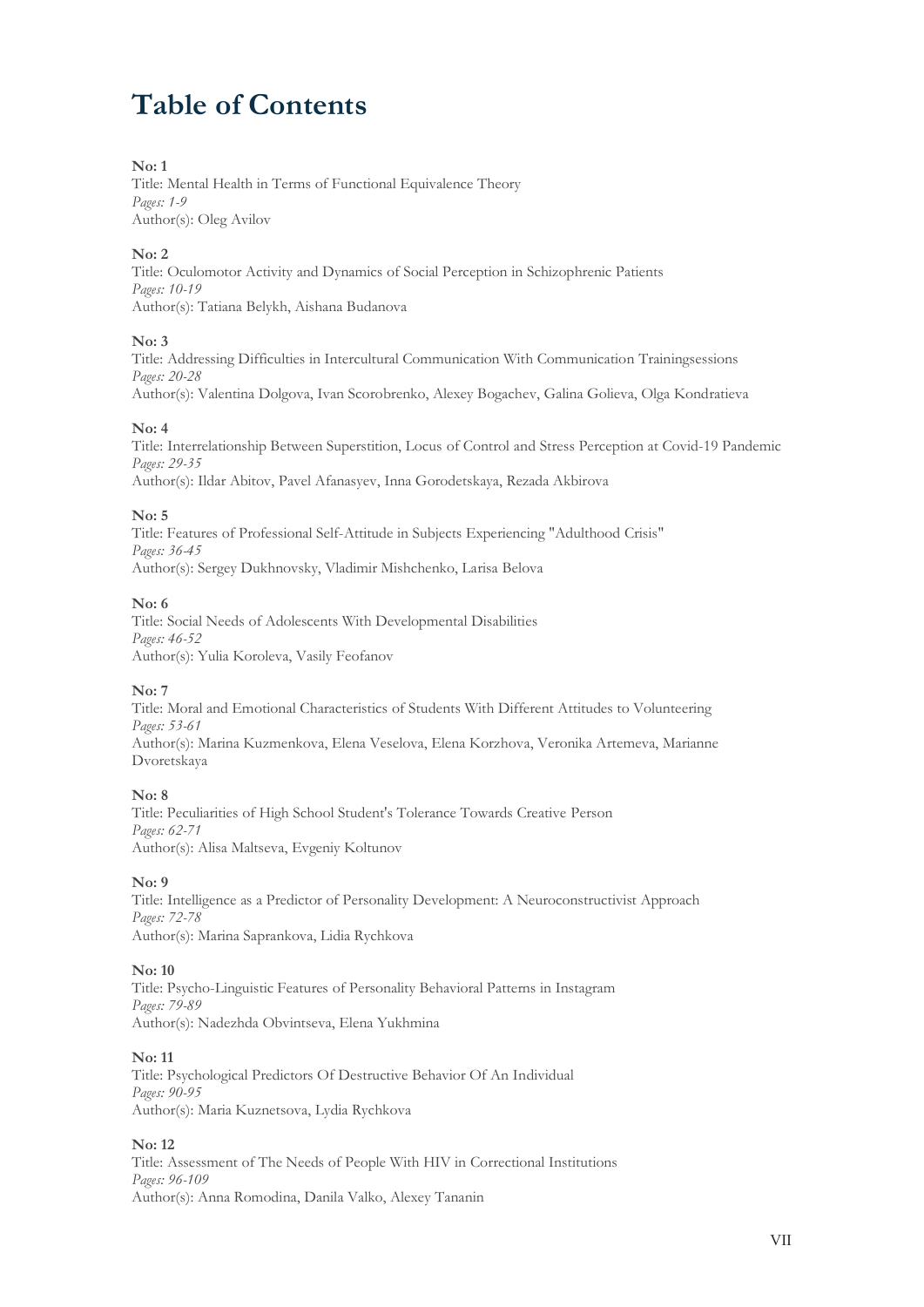#### **No: 13**

Title: Social Partnership as a Mechanism for Developing Students Flexible Skills *Pages: 110-115* Author(s): Alexey Savchenkov, Natalya Uvarina, Elena Gnatyshina, Alexandra Ivashkova

#### **No: 14**

Title: Stress Resistance of Students-Defectologists Before and During the Covid-19 Pandemic *Pages: 116-128* Author(s): Valeriya Ragozinskaya, Irina Kozyrskaya

#### **No: 15**

Title: Peculiarities of Attitude Towards Time of Small Businesses Owners *Pages: 129-134* Author(s): Ekaterina Zabelina, Veronika Artemeva, Svetlana Kurnosova

#### **No: 16**

Title: Characteristics of The Perception of Economic Reality of Retirees (Regional Aspect) *Pages: 135-142* Author(s): Ekaterina Vedeneeva, Yulia Chestyunina

#### **No: 17**

Title: Specificity of the Individual Experience of Adolescents With Realized Victimhood *Pages: 143-152* Author(s): Olga Andronnikova

#### **No: 18**

Title: Student's Media Literacy Training as a Factor of Personality Development in The Inclusive Education *Pages: 153-160* Author(s): Anastasia Voronova

#### **No: 19**

Title: Characteristics Of The Personal Component Of Employees Of The Penitentiary System *Pages: 161-166* Author(s): Irina Kadochnikova, Anastasia Lunina, Kirill Voroshilkin

#### **No: 20**

Title: Systemic Support of The Disabled People Professional Formation Within Inclusive Higher Education *Pages: 167-176* Author(s): Yelena Martynova, Yana Zubenko

#### **No: 21**

Title: Formation of Professionally Significant Qualities Under the Gestalt Approach *Pages: 177-184* Author(s): Anna Mochalkina, Olga Andronnikova

#### **No: 22**

Title: Comparative Аnalysis of Adolescence Resilience (Norm, Neglect, Delinquency) *Pages: 185-194* Author(s): Raisa Ovcharova

#### **No: 23**

Title: The Role of Language in the Educational Process of Arctic National Minorities *Pages: 195-204* Author(s): Ruslana Serebryakova, Gennady Detter

#### **No: 24**

Title: Monitoring of Body`s Functional Systems in Students as Health Promotion Technique *Pages: 205-212* Author(s): Valentina Dolgova, Natalia Belousova, Natalia Mamylina

#### **No: 25**

Title: Economic Consciousness in a Multicultural Society. Evidence From South Ural and Khakassia *Pages: 213-221* Author(s): Ekaterina Zabelina, Angelika Korniyenko, Yulia Chestyunina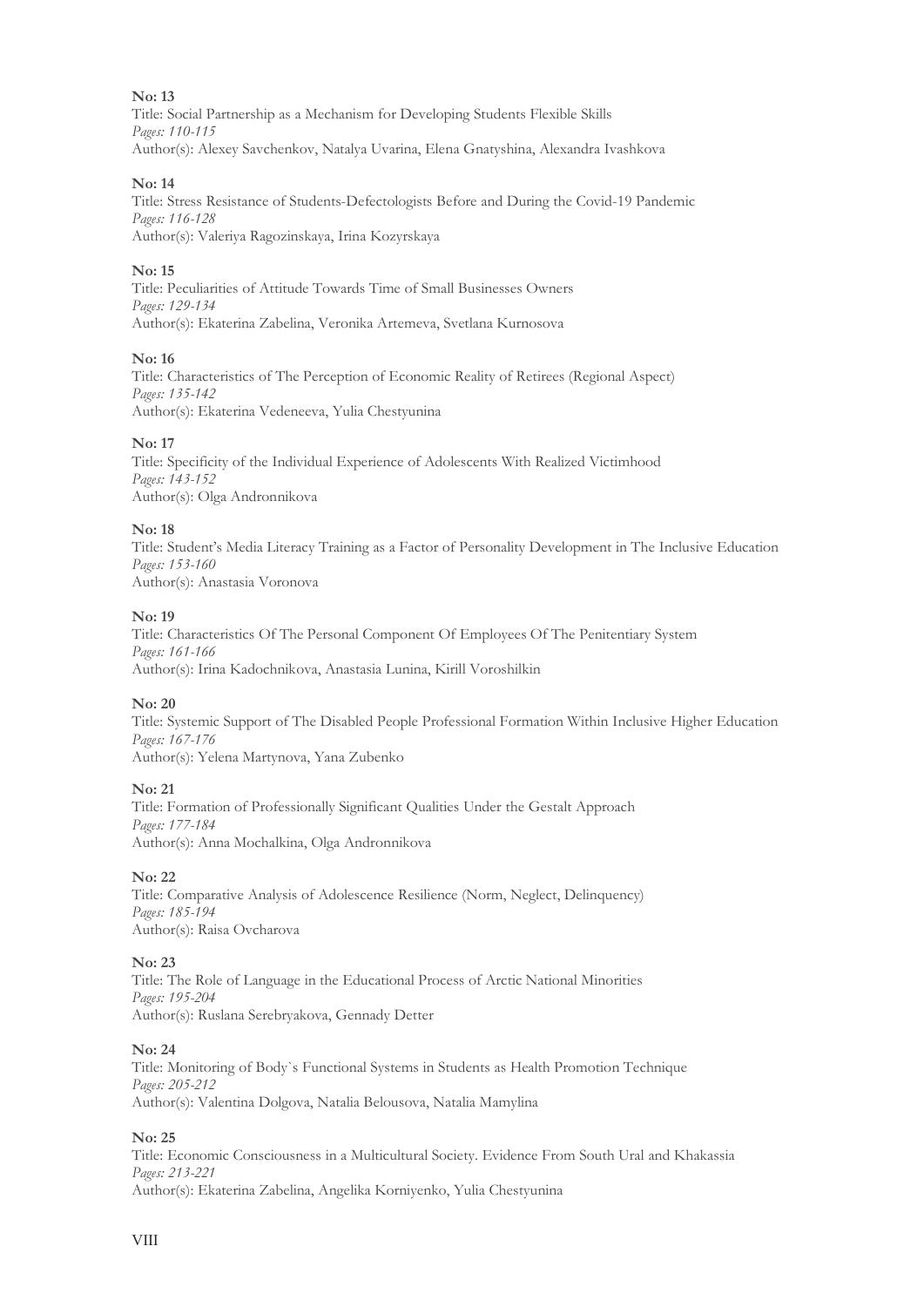#### **No: 26**

Title: Raising the Issue of Subjects' Recomposition in Higher Education System *Pages: 222-228* Author(s): Irina A. Bobykina, Elmira R. Koleeva

#### **No: 27**

Title: The Vision of the Future for Modern Older Adolescents *Pages: 229-236* Author(s): Alena Lisichkina, Larisa Emelyanova, Irina Trushina

#### **No: 28**

Title: Features of the "Dark Triad" And Professional Motivation of University Students *Pages: 237-245* Author(s): Mikhail Ovchinnikov, Ekaterina Abrosimova, Natalia Krushnaya, Elena Kuba

#### **No: 29**

Title: Possibilities of Dynamic Assessment of Student Engagement in Online Learning *Pages: 246-256* Author(s): Kamil Nasibullov, Ildar R. Abitov, Lira V. Artishcheva, Pavel N. Ustin, Timirhan B. Alishev, Leonid M. Popov

#### **No: 30**

Title: Motivation for The Social Projects Volunteering as a Personal Development Factor *Pages: 257-266* Author(s): Lydia Rychkova, Liana Mlkeyan, Svetlana Morozova, Oksana Koneva

#### **No: 31**

Title: Personality and Criminal Trajectories in Young Adults Held in Chilean Prisons *Pages: 267-280* Author(s): Ricardo X. Pérez-Luco, Carolina A. Armijo, Alejandra Estrada, Paula A. Alarcón, Lorena S. Wenger, Sergio A. Chesta

#### **No: 32**

Title: Peculiarities of Existential Fulfillment and Coping Strategies in Post-Stroke Patients *Pages: 281-287* Author(s): Elena Sevostyanova, Irina Trushina, Veronika Artemyeva

#### **No: 33**

Title: Comparative Study of the Professional Identity of High School and College Students *Pages: 288-296* Author(s): Alla Andreeva, Alena Lisichkina, Irina Trushina

#### **No: 34**

Title: Adolescents' Attitude Towards Health in Regions With Different Environmental Conditions *Pages: 297-307*

Author(s): Lyudmila Begunova, Alena Lisichkina, Vera Ledneva, Anna Ivannikova

#### **No: 35**

Title: Motivation for Choosing a Future Profession in Modern High School Students *Pages: 308-314* Author(s): Elena E. Danilova

#### **No: 36**

Title: Psychological Features of The Level of Subjective Control in Drug Addicts in Adolescence *Pages: 315-320* Author(s): Regina Khalfina, Oleg Shevchuk

#### **No: 37**

Title: The Link Between the Attitude to the Covid-19 Pandemic and Time *Pages: 321-328* Author(s): Оlga Deyneka, Ekaterina Zabelina

#### **No: 38**

Title: Order and Disorder: Socio-Psychological Context of The Norm and Pathology Problem Analysis *Pages: 329-336* Author(s): Liudmila Aksenovskaya